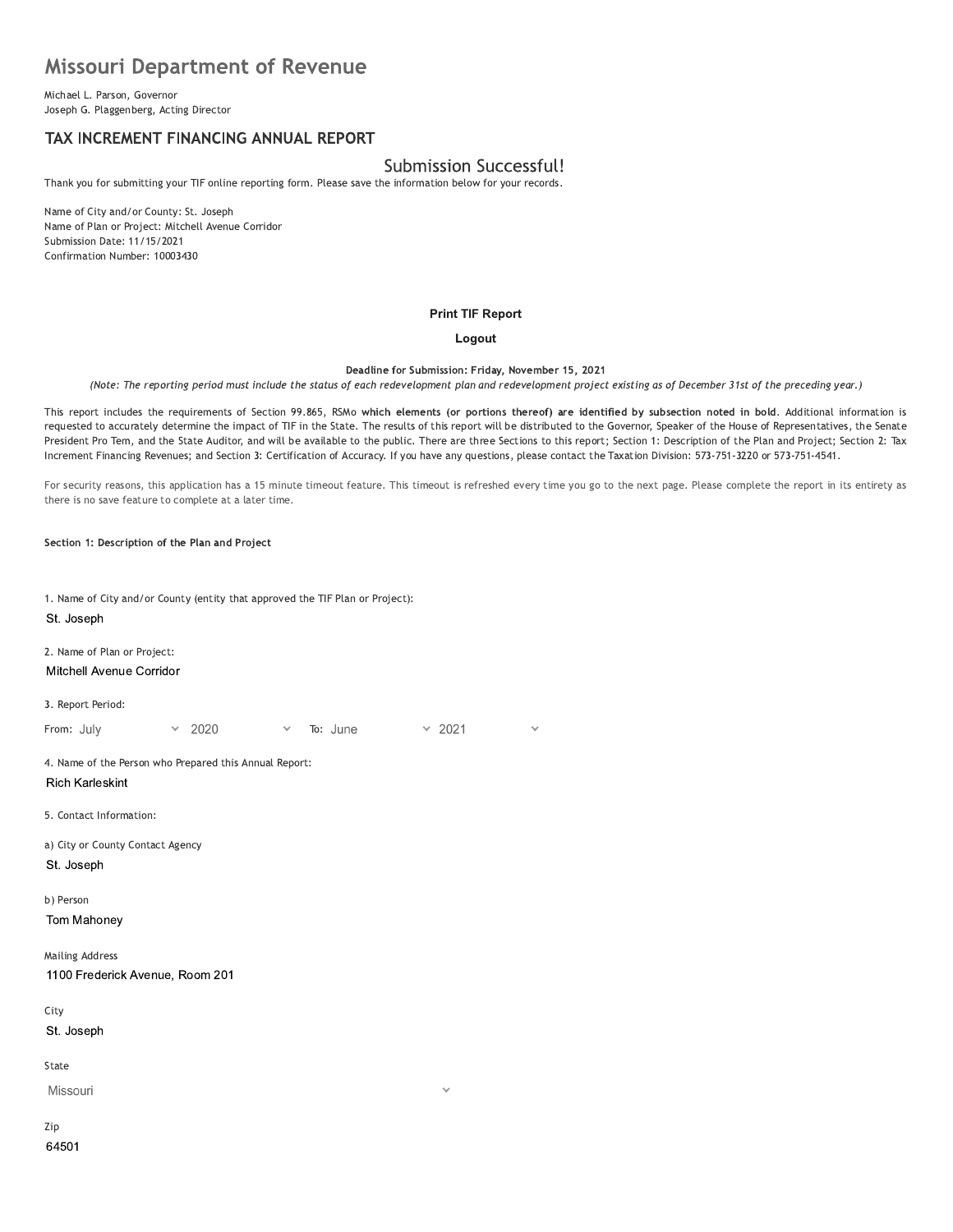| Phone        |
|--------------|
| 816-271-5526 |

rax 816-271-4697

E-mail Address

816-271-5526<br>
Fax<br>
816-271-4697<br>
E-mail Address<br>
tmahoney@stjoemo.org<br>
c) Private Sector Developer<br>
American Family Mutual Insurance Compa<br>
d) Person<br>
Roger Palacek c) Private Sector Developer American Family Mutual Insurance Company

a) Person Roger Palacek rnone

608-242-4100

rax 866-539-6705

E-mail Address

608-242-4100<br>Fax<br>866-539-6705<br>E-mail Address<br>rpalacek@amfam.com<br>6. Original Date Plan/Project Approved:<br>June<br>7. Ordinance Number (if available):<br>6835 6. Original Date Plan/Project Approved:  $\times$  2006

7. Ordinance Number (if available):

# 6835

8. Most Recent Plan Amendment Date (if any): [99.865.1(9)]

December  $\times$  2007

9. Ordinance Number (if available): 7224

10. State House District:

29

11. State Senate District:

34

12. School District:

294

13. General Location of Area or Project Area (if available, please e-mail a copy of Redevelopment Area Boundary Map from Plan to TIFreporting@dor.mo.gov:[99.865.1(10)] Bounded by I-29 on the west, Messanie on the north, Riverside Road on the east and U.S. Highway 36 on the ct:<br>htion of Area or Project Area (if available, please e-mail a copy of Redevelopment Area Boundary Map from Plar<br>29 on the west, Messanie on the north, Riverside Road on the east and U.S. Highway 36 on the<br>htion of Plan/ south

14. Brief Description of Plan/Project: [99.865.1(10)]

Bounded by I-29 on the west, Messanie on the north, Riverside Road on the east and U.S. Highway 36 on the south<br>south<br>14. Brief Description of Plan/Project: [99.865.1(10)]<br>American Family has developed plans for a new buil South<br>
14. Brief Description of Plan/Project: [99.865.1(10)]<br>
American Family has developed plans for a new building addition to be constructed. The project will also include<br>
the construction of new gravity flow sewers & 14. Brief Description of Plan/Project: [99.865.1(10)]<br>American Family has developed plans for a new building addition to be constructed. The project will also include<br>the construction of new gravity flow sewers & traffic i 14. Brief Description of Plan/Project: [99.865.1(10)]<br>American Family has developed plans for a new building addition to be constructed. The project will also include<br>the construction of new gravity flow sewers & traffic i

15. Plan/Project Status (checkmark one which best describes status):

 $\bigcirc$ Starting-Up

OSeeking Developer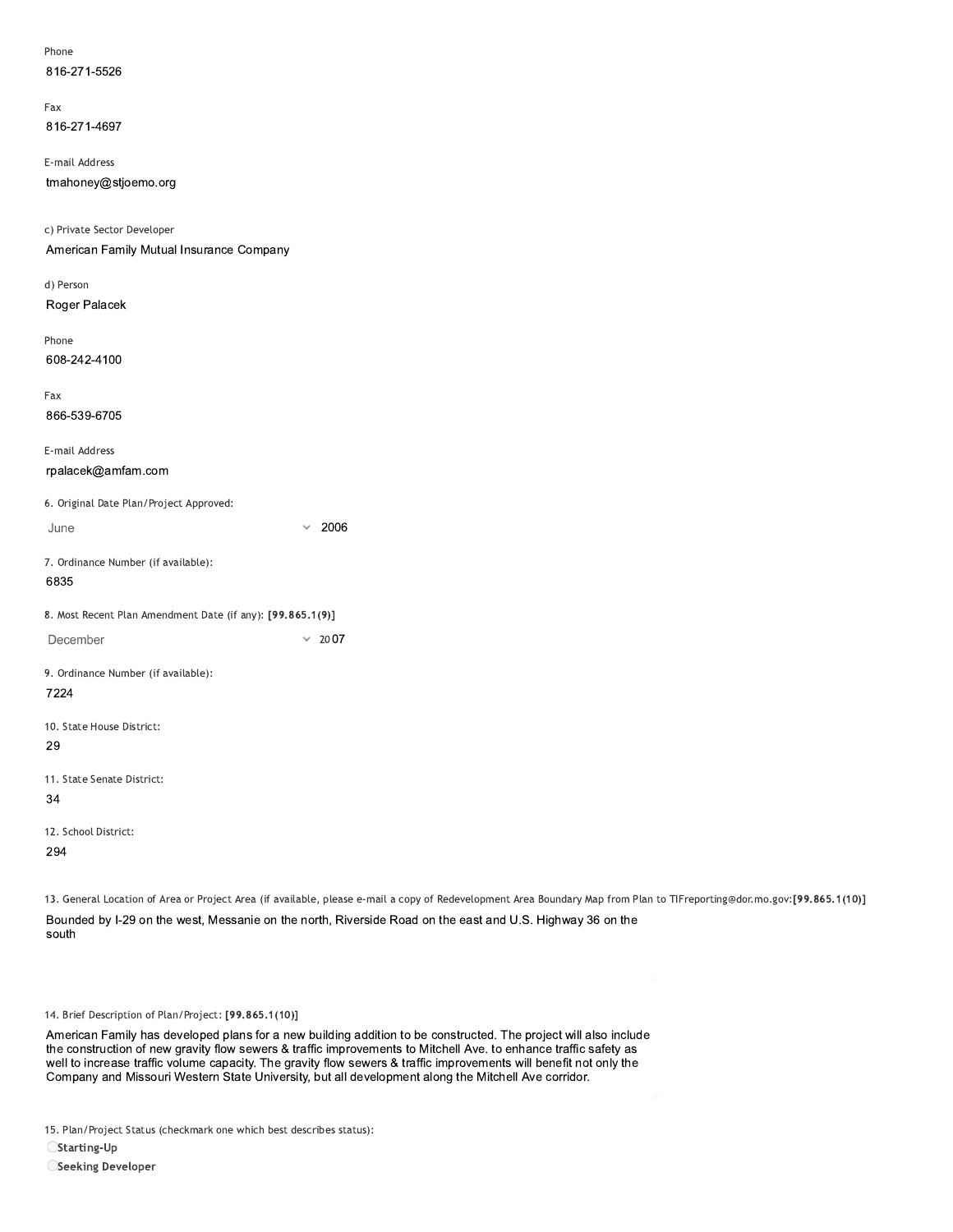**OUnder Construction OFully-Operational Olnactive ODistrict Dissolved** If clarification is needed on Plan/Project Status:

Optional...

16. Area Type (checkmark all applicable):

 $\vee$  Blight

Conservation

Economic Development

17. How was the "but-for" determination made? (checkmark all applicable):

Project had unusual/extraordinary costs that made the project financially unfeasible in the market place.

Project required significant public infrastructure investment to remedy existing inadequate conditions.

<sup>2</sup> Project required significant public infrastructure investment to construct adequate capacity to support the project.

Project required parcel assembly and/or relocation costs.

If clarification is needed on "but-for" determination:

Optional...

18. Major Development Obstacles to be Overcome:

Defective or inadequate street layout. Lack of adequate sanitary sewer. Deterioration of site improvements. Storage barn on landfill site, deteriorating asphalt with no curbs or gutters in several sections along Leonard Rd. Road transitions from asphalt to dirt in an isolated section, deteriorating storm drainage improvements resulting in soil erosion and wearing of asphalt.

19. Briefly Describe the Project's Public Benefits: [99.865.1(10)]

The taxing jurisdictions will benefit from the increased tax revenues, but also the area of the community that surrounds the proposed Redevelopment Area will benefit from public infrastructure improvements constructed to serve the project area.

20. Briefly Describe Agreements with the Developer: [99.865.1(9)]

 $N/A$ 

|  |  | 21. Brief Description of Any Agreements with the Affected Taxing Districts: [99.865.1(9)] |  |  |  |  |
|--|--|-------------------------------------------------------------------------------------------|--|--|--|--|
|  |  |                                                                                           |  |  |  |  |

 $N/A$ 

22. Number of Relocated Residences During This Report Period:

 $\mathbf 0$ 

23. Number of Relocated Businesses During This Report Period:

 $\mathbf 0$ 

24. Number of Parcels Acquired Through Use of Eminent Domain Power in This Report Period: [99.865.1(12)]

 $\mathbf 0$ 

25. Identify any Businesses that have Relocated to the Redevelopment Area During This Report Period: (Completion of this section satisfies requirements of 99.810.2 'New Business Report', otherwise due by the last day of February).

> Name: Address: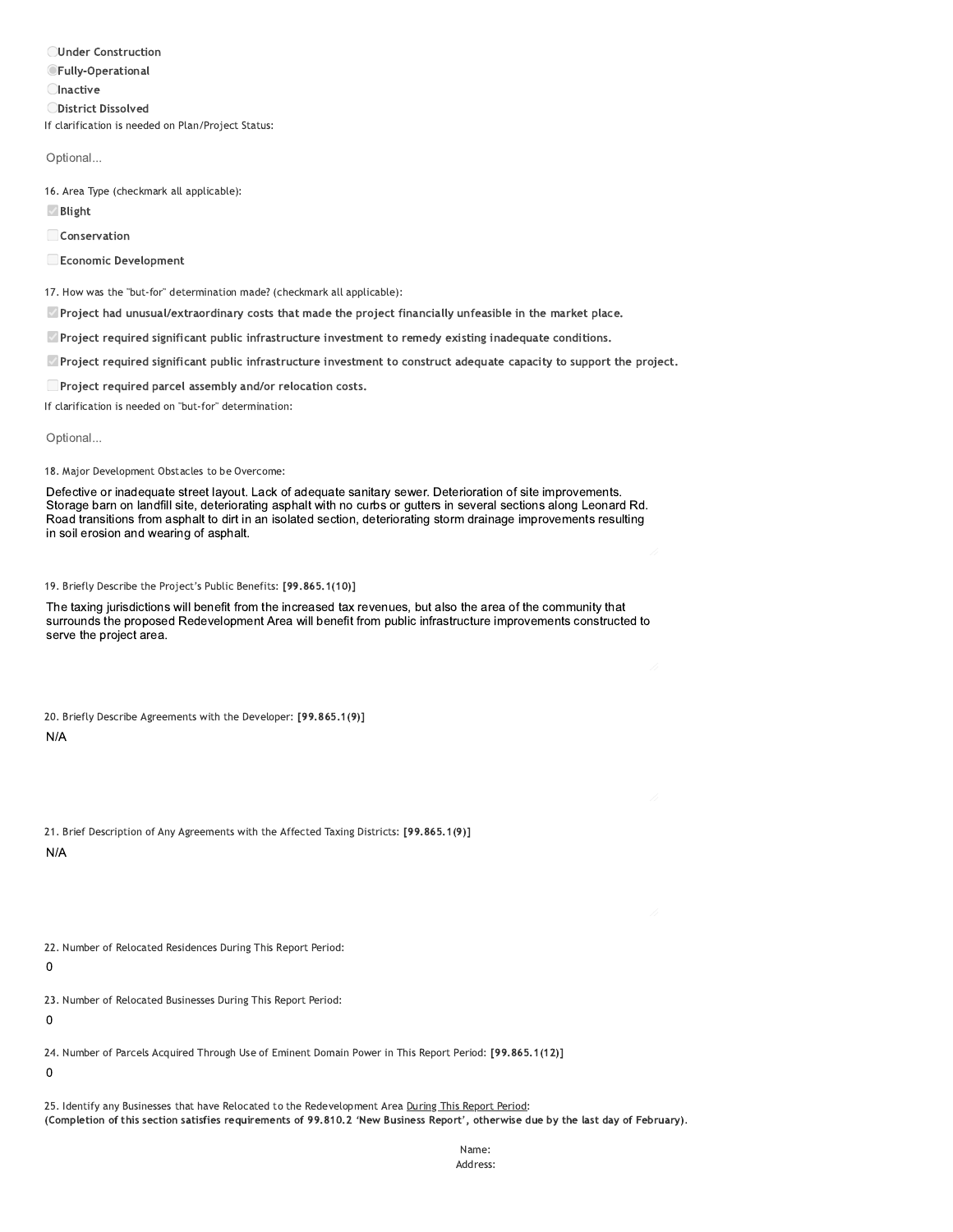#### Phone Number: Primary Business Line: Relocated From What City/County?

26. Estimate of New Jobs: Projected: 400

Actual to date: 47

27. Estimate of Retained Jobs: Projected: 825

Actual to date: 705

Section 2: Tax Increment Financing Revenues

TIF Revenue Deposits to the Special Allocation Fund as of the Report Date:

a) Payments in Lieu of Taxes (PILOTs): [99.865.1(6)]

Total received since inception:

\$5,573,419.64

Amount on hand (as of report date):

 $\sqrt{5}$  O

b) Economic Activity Taxes (EATs): [99.865.1(8)]

Total received since inception:

\$182,873.13

Amount on hand (as of report date):  $50$ 

Total Revenue on hand in the Special Allocation Fund as of Report Date: [99.865.1(1)] \$112,853.73

29. Expenditures for Total Project Costs Funded by TIF: [99.865.1(2)]

a) Public Infrastructure (streets, utilities, etc)

Total Since Inception:

\$4,665,425.55

Report Period Only:

 $\sqrt{5}$  O

b) Site Development (grading, dirt moving, etc.)

Total Since Inception: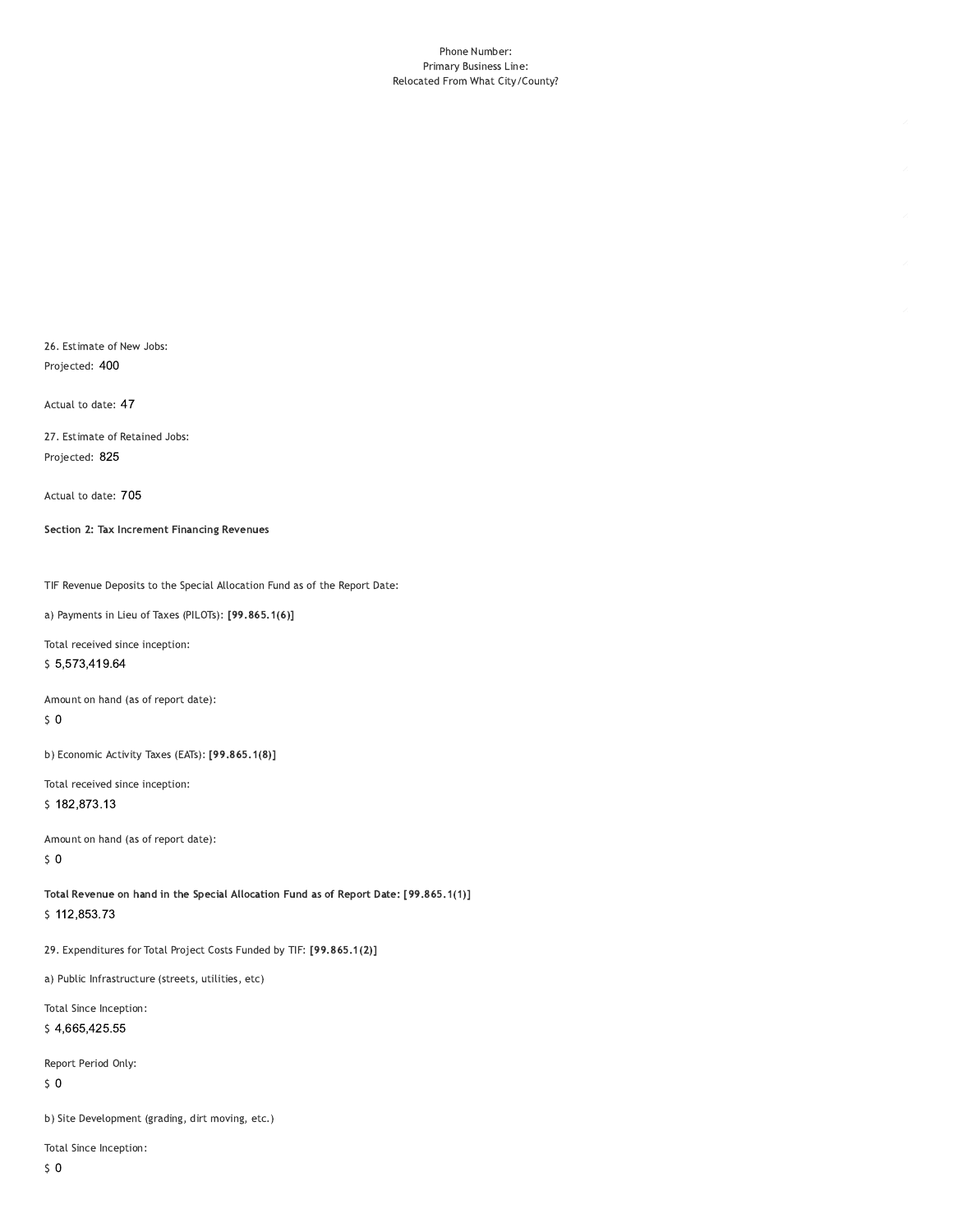Report Period Only:

 $\zeta$  0

c) Rehab of Existing Buildings [99.865.1(11)]

Total Since Inception:

 $\sqrt{5}$  O

Report Period Only:

 $50$ 

d) Acquisition of Land or Buildings [99.865.1(11)]

Total Since Inception:

 $50$ 

Report Period Only:

 $\sqrt{5}$  O

e) Other (specify): Project Implementation

Total Since Inception:

\$81,581.09

Report Period Only:  $50$ 

f) Other (specify): City Expenses

Total Since Inception:  $$11,143.70$ 

Report Period Only:  $\sqrt{5}$  O

Amount Paid on Debt Service: [99.865.1(3)]

g) Payments of Principal and Interest on Outstanding Bonded Debt:

Since Inception: \$5,464,362.24

This Reporting Period: \$358,874.74

h) Reimbursement to Developer for Eligible Costs:

Since Inception: \$60,342.00

This Reporting Period:

 $\sqrt{5}$  O

i) Reimbursement to Municipality (or other Public Entity) for Eligible Costs:

Since Inception:

\$256,438.62

This Reporting Period: \$23,030.90

30. Anticipated TIF Reimbursable Costs (Only include hard costs; do not include interest or bond issuance costs.):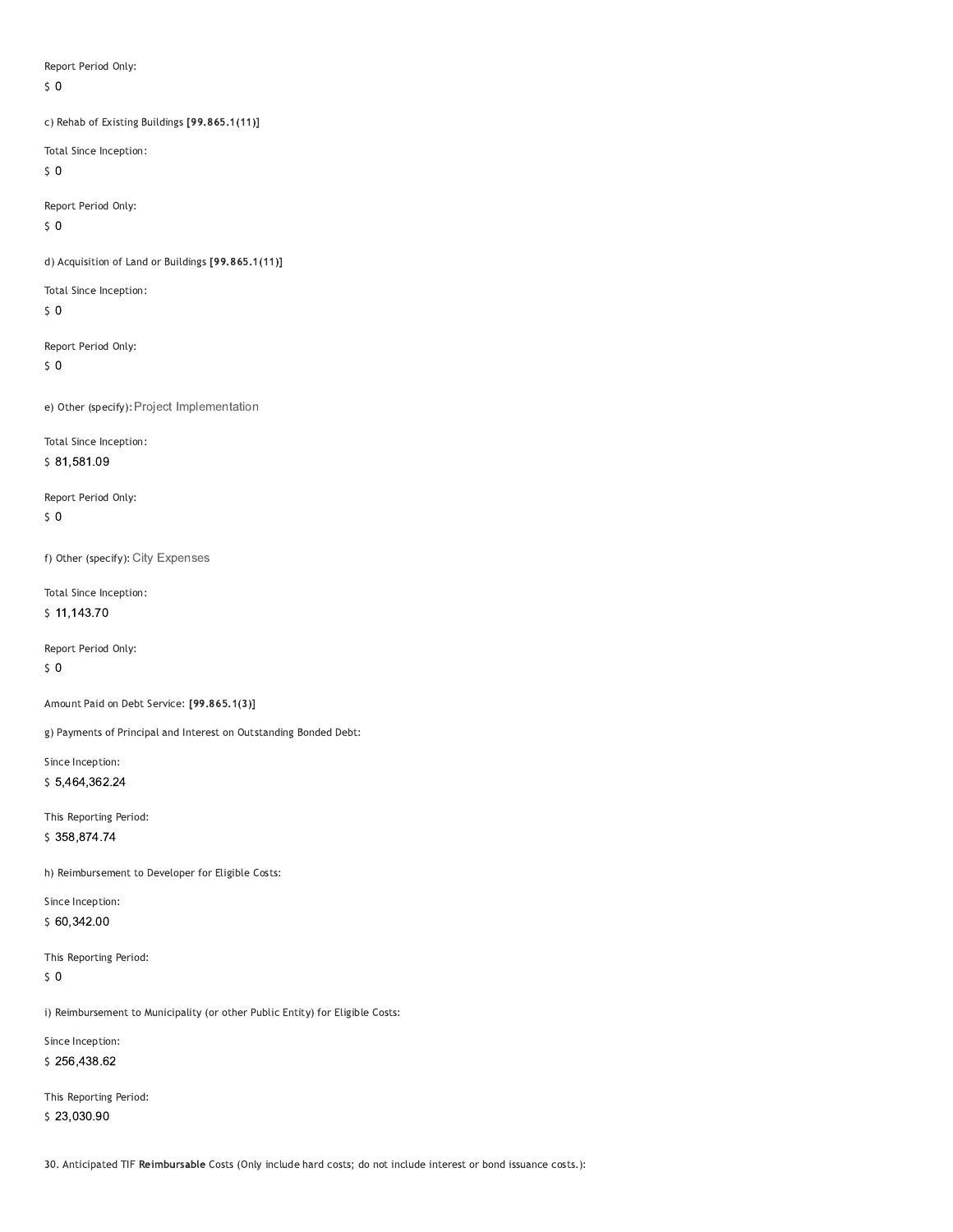a) Public Infrastructure and Site Development Costs (utility extensions, road improvements, stormwater, demolition, grading, etc.):

\$5,093,768

b) Property Acquisition and Relocation Costs:

 $50$ 

c) Project Implementation Costs (including professional fees):

\$178,905

d) Other (specify, as applicable): Optional...

 $50$ 

e) Other (specify): Optional...

 $\mathsf{S}$  0

f) Other (specify): Optional...

 $\mathsf{S}$  0

Total Anticipated TIF Reimbursable Project Costs:

## \$5,272,673

31. Anticipated Total Project Costs:

### \$33,427,829

(Please e-mail a copy of the budgets from the Redevelopment Plan for Anticipated Total Project Costs and Anticipated Reimbursable TIF Costs if any revisions occurring since previous filing to TIFreporting@dor.mo.gov.)

32. TIF Financing Method (checkmark all applicable):

Pay-as-you-go

General Obligation Bonds

TIF Notes

 $\Box$ Loan

TIF Bond

Industrial Revenue Bond

Other Bond

 $\Box$  Other

Maturity of TIF Obligations (term of the TIF payout)

33. Original Estimate (# of years to retirement):

# 23

34. Current Anticipated Estimate (# of years to retirement):

# $\overline{8}$

**Estimated Increase in Tax Generation** 

35. Original Assessed Value of the Redevelopment Project: [99.865.1(4)]

\$1,924,860

36. Assessed Valuation Added to the Redevelopment Project (as of the end of the reporting period): [99.865.1(5)]

\$7,483,420

37. Anticipated Assessed Value at Time of District Termination:

## \$7,946,262

38. Total Amount of Base Year EATs: [99.865.1(7)]

\$12,980.95

39. Total Amount of Base Year PILOTs:

\$131,902.47

40. Total Annual EATs Anticipated at Time of District Termination:

 $\zeta$  0